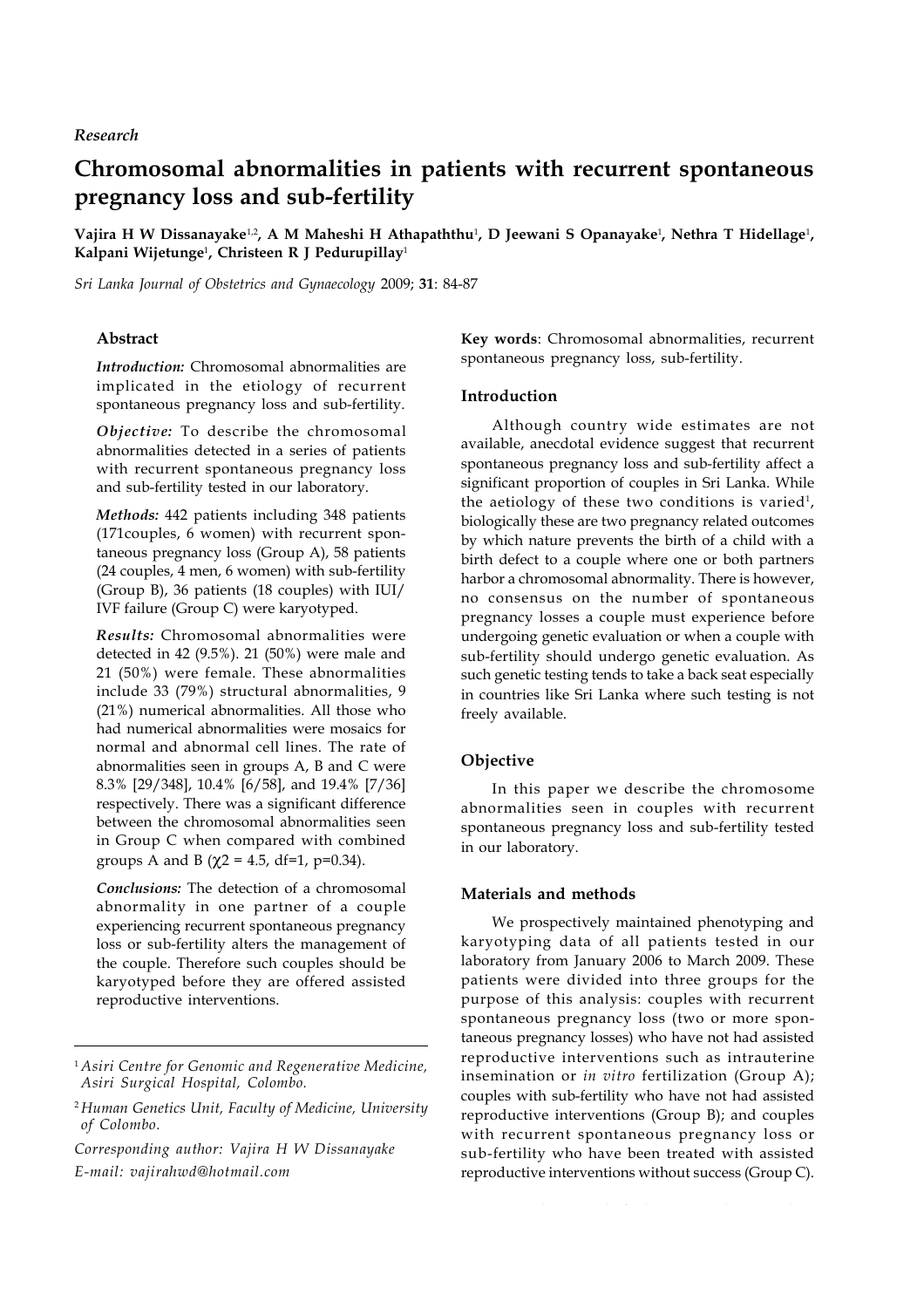Karyotyping was performed in these patients using standard methods. Briefly it involved obtaining a sample of peripheral blood by venepuncture; culturing the lymphocytes in peripheral blood using a culture medium; arresting mitosis at metaphase by adding a spindle blocker; harvesting chromosomes; slide preparation; staining of slides with Geimsa or Leishman stain; and karyotyping using an automated karyotyping system. Standard harvesting procedures were performed on samples tested up to March 2008. Thereafter all samples were subjected to high resolution karyotyping. At least 20 chromosome spreads were counted and analysed for each patient. There was no significant difference in the number of chromosomal abnormalities detected using the two methods, therefore the combined data is presented in the results table.

### **Results**

A total of 442 patients were tested. There were 348 in group A (171 couples; 6 females); 58 in group B (24 couples; 4 males; 6 females); and 36 in group C (18 couples). Group A and C included those with two or more recurrent spontaneous pregnancy losses.

Chromosomal abnormalities were detected in 42 (9.5%). 21 (50%) of them were male and 21 (50%) were female. 33 (79%) had structural chromosomal abnormalities. 9 (21%) had numerical chromosomal abnormalities. The abnormalities detected are summarized in table 1. All those who had numerical abnormalities were mosaics for normal and abnormal cell lines. The abnormalities marked with an asterisk (\*) are considered to be polymorphic chromosomal variants rather than true abnormalities but are listed here because they tend to be seem more often in adverse pregnancy related outcomes such as recurrent spontaneous pregnancy loss and sub-fertility.

**Table 1. Summary of karyotypic abnormalities**

| Karyotype                      | Indication | No          |
|--------------------------------|------------|-------------|
| 45, X/46, X                    | RPL        | 1           |
| 45, X/47, XXX                  | RPL        | 1           |
| 45,X/45,i(X)/46,XY             | RPL        | 1           |
| 46, XX/46X, r(X)               | RPL        | 1           |
| 46, XX/47, XX, +17             | RPL        | 1           |
| $46, XY/47, XX, + marker$      | RPL.       | 1           |
| 46, XX, dup(4) (12q-q21)       | RPL        | 1           |
| 46, XY, del(12) (q13-q14)      | RPL.       | 1           |
| 46, XX, t(7; 14) (q36; q 11.2) | RPL        | 1           |
| 46, XY, inv(9) (p11; q13)      | RPL        | 1           |
|                                |            | (Continued) |

| Karyotype                      | Indication                             | No             |
|--------------------------------|----------------------------------------|----------------|
| 46, XX, 9qh +*                 | RPL                                    | 2              |
| 46, XX, 13ps+, 14ps+*          | RPL                                    | 1              |
| 46, XX, 14ps+*                 | RPL                                    | 1              |
| 46, XY, 14ps+*                 | <b>RPL</b>                             | $\mathbf{1}$   |
| 46, XX, 15p+*                  | <b>RPL</b>                             | 1              |
| 46, XX, 21ps+*                 | <b>RPL</b>                             | 3              |
| 46, XX, 22ps+*                 | RPL                                    | 2              |
| 46, XY, 14ps +, 21ps +*        | RPL                                    | 1              |
| 46, XY, 22ps+*                 | <b>RPL</b>                             | $\overline{4}$ |
| 46, XX, 22pstk+*               | <b>RPL</b>                             | 1              |
| 46, XY, Yqh+*                  | <b>RPL</b>                             | 2              |
| $47,$ XXX $/45,$ X             | SF                                     | 1              |
| 46, XX, 9qh +*                 | <b>SF</b>                              | 1              |
| 46, XY, 21ps+*                 | SF                                     | 1              |
| 46, XY, Yqh +*                 | SF                                     | 3              |
| $46XX/45$ ,X                   | RPL & IVF × 1                          | 1              |
| 46, XY, 13ps+*                 | $RPL & IVF \times 3$                   | 1              |
| 45, X/46, XX                   | $SF$ - IUI $\times$ 2                  | 1              |
| 46, XY / 47, XXY               | $SF$ - IVF $\times$ 2                  | 1              |
| 46, XY, del(1) (q42-q44) [2] / |                                        |                |
| 46, XY [11]                    | $SF$ - IUI $\times$ 10; IVF $\times$ 3 | 1              |
| 46, X, t(Y; 15)                | $SF$ - $IUI \times 2$                  | 1              |
| 46, XY, Yqh +*                 | $SF$ - $IUI \times 1$                  | 1              |

RPL – Recurrent spontaneous pregnancy loss; SF – Subfertility; IUI – Intrauterine Insemination; IVF – *In vitro* Fertilisation; \*Polymorphic chromosomal variants

The rate of abnormalities seen in groups A, B, and C were 8.3% [29/348], 10.4% [6/58], and 19.4% [7/36] respectively. There was a significant difference between the chromosomal abnormalities seen in Group C when compared with combined groups A and B ( $\chi^2$  = 4.5, df=1, p=0.34).

## **Discussion**

The objective of this paper was to describe the chromosomal abnormalities found in couples with recurrent spontaneous pregnancy loss and subfertility. Overall 9.5% of males and females tested had a chromosomal abnormality with equal numbers of males and females having abnormalities. Although historically recurrent spontaneous pregnancy loss is defined as three or more pregnancy losses, current data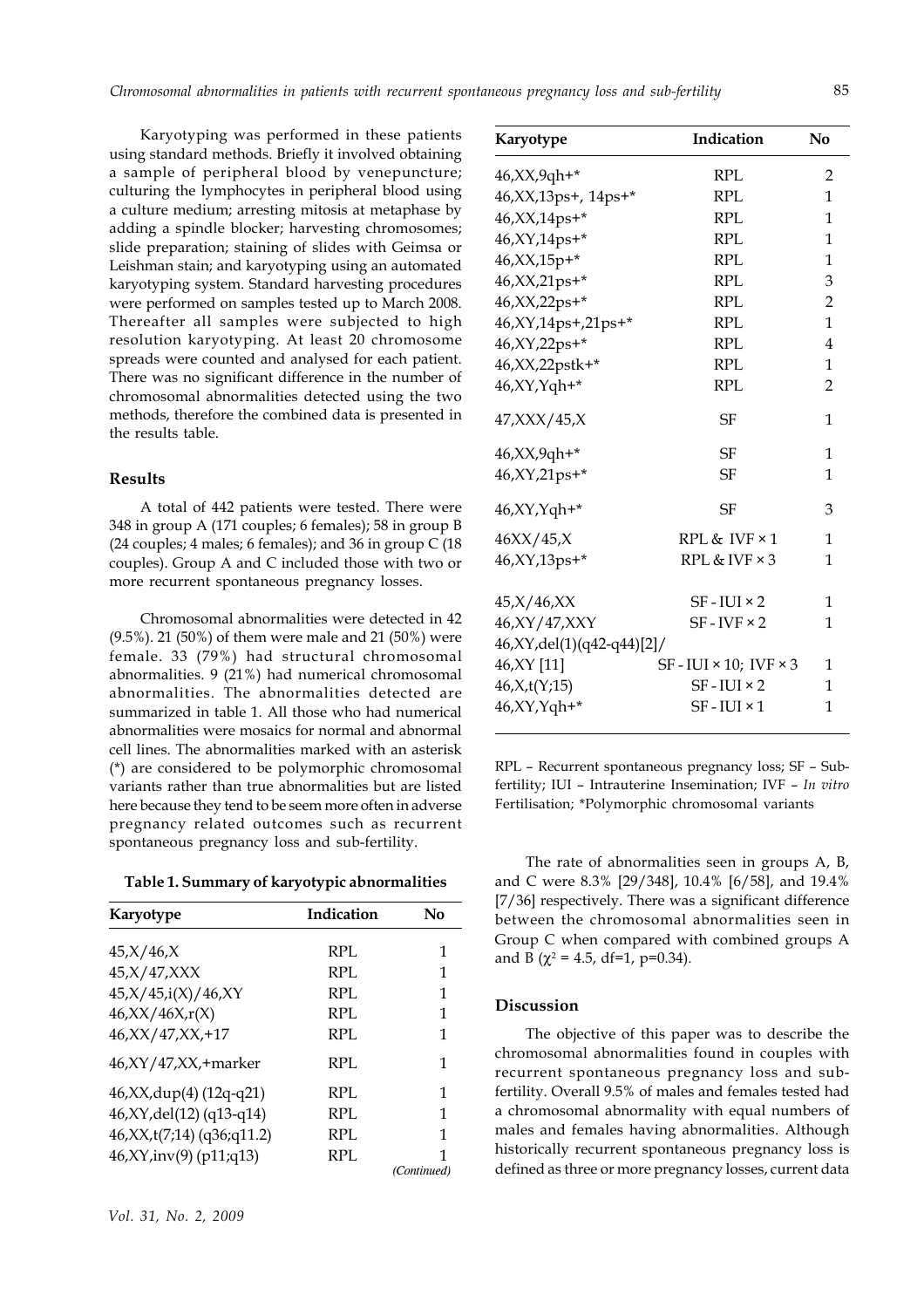suggest that there is no difference in the frequency of chromosomal abnormalities between couples with two compared to those with three or more pregnancy losses<sup>2</sup>. The rate of chromosomal abnormalities observed in couples with recurrent spontaneous pregnancy loss observed by us was higher than that reported in a larger series in India<sup>3</sup>. This analysis was expanded to examine whether couple who have had failed assisted reproductive interventions were more likely to have chromosomal abnormalities than those who have not had such interventions which showed that in fact chromosomal abnormalities were more common in such couples. Therefore chromosome culture and karyotyping should be considered in the investigation of couples with recurrent spontaneous pregnancy loss or sub-fertility at least at the time of offering assisted reproductive interventions if not earlier. This observation is in keeping with observations from other studies<sup>4</sup>.

Interestingly there were a significant number of patients with chromosomal abnormalities which are considered to be normal polymorphic chromosomal variations rather than true chromosomal abnormalities per say. Such normal polymorphic variants however, are believed to contribute to the instability of chromosomes during meiosis with a tendency towards an increased risk of aneuploidy resulting in recurrent spontaneous pregnancy loss or sub-fertility<sup>5</sup>. In fact in our laboratory such variants are observed almost exclusively only in these two groups. Figure 1 illustrates a family in which such an abnormality was observed in a 27 year old woman who experienced four recurrent spontaneous pregnancy losses. She had a younger brother. Her mother gave a history of not being able to conceive further in spite of wanting to have more children. In fact the age gap between the two children was 19 years. The mother had three younger sisters who were all sub fertile. In a clinical setting investigation of such extended families is not possible to verify whether the chromosomal abnormality observed in the 27 year old woman was familial. This family however, illustrates the usefulness of the family history as a tool to identify families who may be at increased risk of carrying chromosomal abnormalities. If this family history was picked up soon after the first pregnancy ended in an abortion and appropriate assisted reproductive interventions instituted then the mental, physical and financial anxieties that the couple had to undergo over a period of several years could have been avoided<sup>6,7</sup>. The family history, although often underutilized, is a useful tool that can be effectively used to pick up couples with recurrent spontaneous pregnancy loss and sub-fertility who would benefit from chromosomal culture and karyotyping.









#### **References**

1. Habayeb OM, Konje JC. The one-stop recurrent miscarriage clinic: an evaluation of its effectiveness and outcome. *Hum Reprod* 2004; **19**: 2952-8.

*Sri Lanka Journal of Obstetrics and Gynaecology*